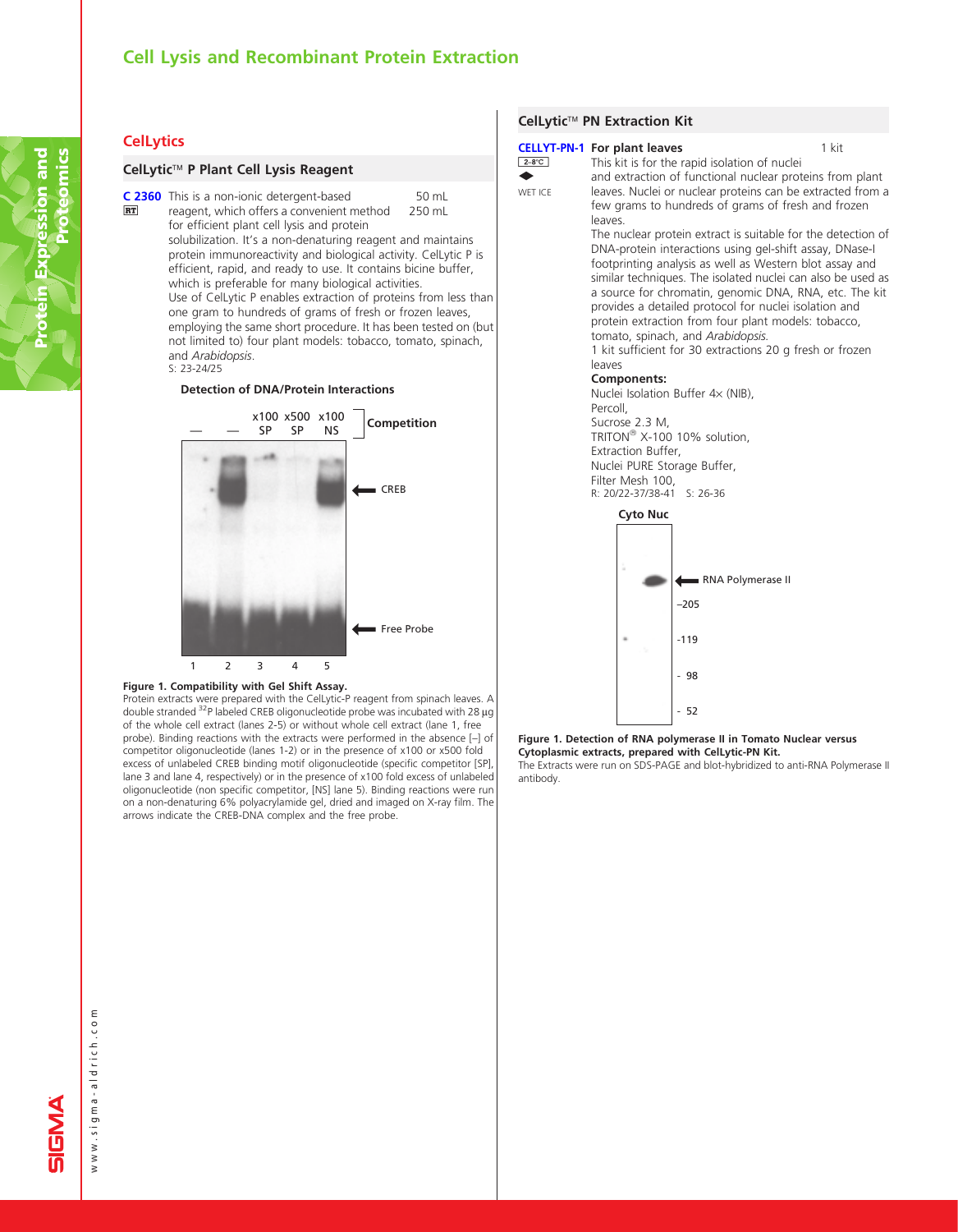# Cell Lysis and Recombinant Protein Extraction **CelLytics**

## **Compatibility with Gel Shift Assay**



## Figure 2: Gel Shift analysis of protein-DNA complex formed between CREB DNA binding site and CREB protein in Tobacco Nuclear extracts.

Protein extracts were prepared with the CelLytic-PN kit from nuclei isolated at three levels of purity (high, semi-pure, crude). A double stranded <sup>32</sup>P labeled CREB oligonucleotide probe was incubated with  $1 \mu$ g of cytoplasmic or nuclear extract. Binding reactions with the nuclear extracts were performed in the absence [–] of competitor oligonucleotide (lanes 1-5) or in the presence of x100 or x500 fold excess of unlabeled CREB binding motif oligonucleotide (specific competitor [SP], lane 6 and lane 7, respectively) or in the presence of x100 fold excess of unlabeled oligonucleotide (non specific competitor,[NS] lane 8).

Lane 1: Free probe without extract.

Lane 2: Cytoplasmic fraction present in the supernatant of "High" level of purity. Lane 3: Nuclear proteins isolated by "High" level of purity.

Lane 4: Nuclear proteins isolated by "Semi-pure" level of purity.

Lanes 5-8: Nuclear proteins isolated by "Crude" level of purity.

Binding reactions were run on a non-denaturing 6% polyacrylamide gel, dried and imaged on film. The arrows indicate the CREB-DNA complex and the free probe.

## CelLytic<sup>™</sup> B Bacterial Cell Lysis Reagent

## [B 3553](http://www.sigma-aldrich.com/ProductLookup.html?ProdNo=B3553&Brand=SIGMA) Standard strength

500 mL **RT** A gentle, highly efficient reagent for the extraction of proteins from bacteria (E. coli). A proprietary formulation of a non-ionic detergent in 20 mM Trizma<sup>®</sup>-HCl (pH 7.5).

Treatment of bacterial cells with CelLytic B results in rapid extraction of proteins that are suitable for affinity purification and analysis.

50 mL

## Features and Benefits

- Scalable for 1 to 25 grams of bacterial cell paste
- No interference with downstream applications such as affinity chromatography, IP, and Western blotting
- Compatible with protease inhibitors, inhibitor cocktails, chaeotropes, salts, chelating agents and reducing agents

## CelLytic<sup>™</sup> B-II Bacterial Cell Lysis Reagent

#### **B** 3678  $2 \times$  strength **RT**

50 mL 250 mL **2**× **strength**<br>A gentle, highly efficient reagent for the extraction of proteins from bacteria (E. coli). A proprietary formulation of a non-ionic detergent in 20 mM Trizma<sup>®</sup>-HCl (pH 7.5).

Treatment of bacterial cells with CelLytic B results in rapid extraction of proteins that are suitable for affinity purification and analysis.

## Features and Benefits

- Scalable for 1 to 25 grams of bacterial cell paste • No interference with downstream applications such as
- affinity chromatography, IP, and Western blotting • Compatible with protease inhibitors, inhibitor cocktails,
- chaeotropes, salts, chelating agents and reducing agents

## CelLytic<sup>™</sup> B Plus Kit

 $\ddot{\phantom{0}}$ 

**Contract Contract Contract Contract Contract Contract Contract Contract Contract Contract Contract Contract C** 

**Contract Contract Contract Contract Contract Contract Contract Contract Contract Contract Contract Contract C** 

NEW The CelLytic<sup>™</sup> B Plus Kit contains all of the reagents and chemicals necessary to lyse both Gram negative and Gram positive bacteria. This kit also includes protease inhibitors to

help prevent the proteolytic breakdown of proteins. This kit is compatible with FLAG®, HIS-Select™, and glutathione S-transferase based affinity chromatography protein purification systems. The detergent included in the CelLytic B lysis Reagent can be removed from the protein by dialysis or ammonium sulfate precipitation, if necessary. The final purity of the recombinant product is usually higher than that obtained from traditional extraction methods. This is because the crude protein solution containing the non-ionic detergent eliminates much of the non-specific binding that occurs during

chromatography. The mild detergent does not interfere with many enzyme assays or protein assays.

## Components:

CelLytic<sup>™</sup> B Bacterial Cell Lysis Reagent Lysozyme from chicken egg white Benzonase

Protease Inhibitor Cocktail for use in purification of (histidine) tagged proteins

#### ............................... [CB0050](http://www.sigma-aldrich.com/ProductLookup.html?ProdNo=CB0050&Brand=SIGMA) CelLytic B Plus Kit Introductory Size 1 kit

#### $-20-0$ °C For bacterial lysis

WET ICE This introductory size kit can lyse up to 5 grams of fresh or frozen cell paste. ...............................

## **[CB0500](http://www.sigma-aldrich.com/ProductLookup.html?ProdNo=CB0500&Brand=SIGMA) CelLytic B Plus Kit CB0500 CelLytic B Plus Kit**

- For bacterial lysis
- WET ICE Fifty grams of fresh or frozen cell paste can be lysed with this kit.

## CelLytic<sup>™</sup> IB Inclusion Body Solubilization Reagent

[C 5236](http://www.sigma-aldrich.com/ProductLookup.html?ProdNo=C5236&Brand=SIGMA) CelLytic IB was designed to solubilize  $RT$ 

25 mL

- 100 mL NEW protein aggregates called inclusion bodies, which are formed in bacteria when recombinant proteins are overexpressed. CelLytic IB was
	- formulated to solubilize the protein of interest for immediate analysis of protein content or refolding procedures. R: 22-36/38 S: 26-36